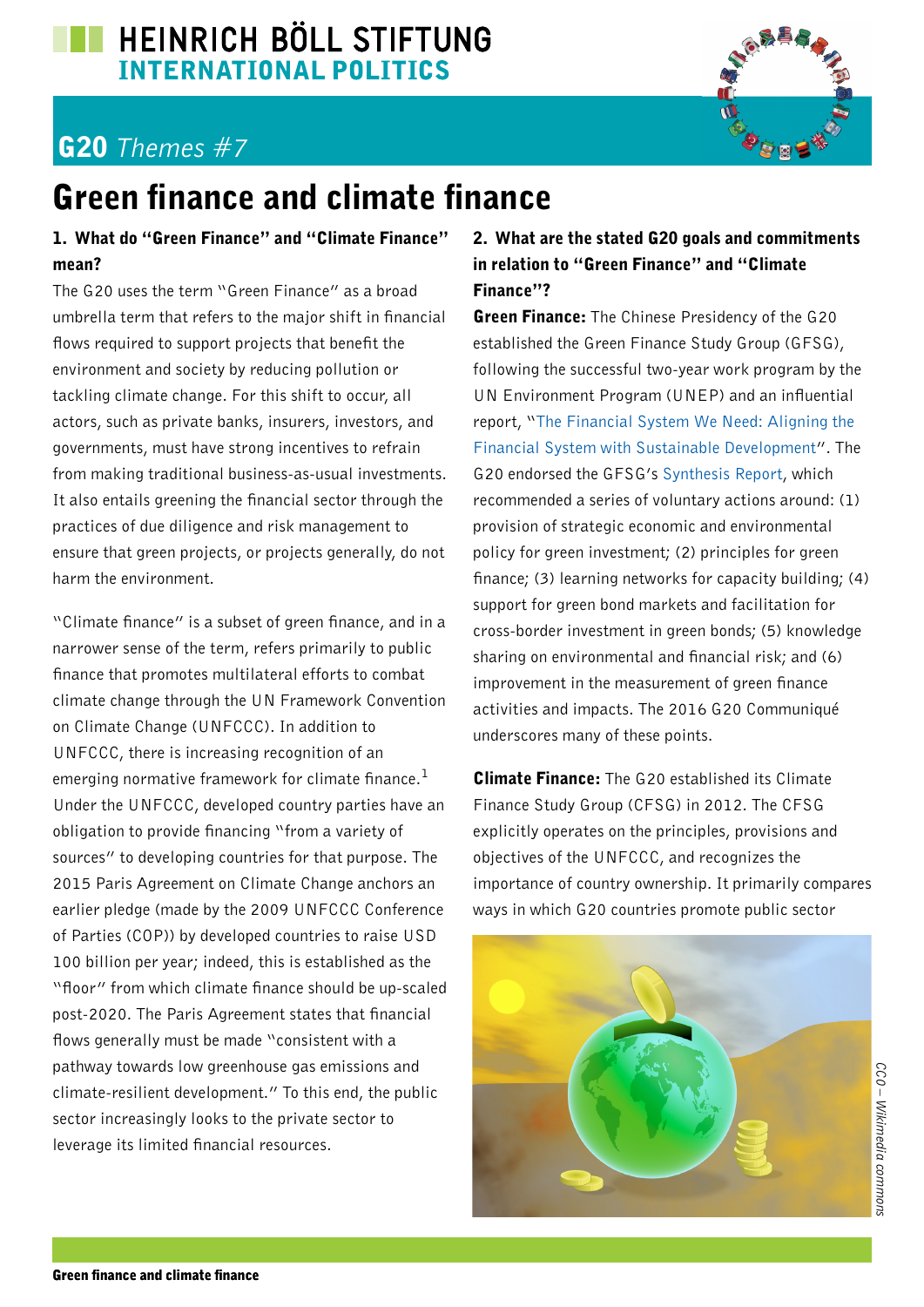climate finance so that they can voluntarily take up good practices. In 2016, this Group studied and reported on [efficient and transparent provision and](http://g20.org/English/Documents/Current/201608/P020160815356793288948.pdf)  [mobilization of climate finance](http://g20.org/English/Documents/Current/201608/P020160815356793288948.pdf)<sup>2</sup>; and on mainstreaming [climate change considerations into development](http://g20.org/English/Documents/Current/201608/P020160815355719634016.pdf)  [assistance and climate finance programs](http://g20.org/English/Documents/Current/201608/P020160815355719634016.pdf)<sup>3</sup>. The G20 endorsed these two CFSG reports, which do not contain hard commitments or goals.

The most recent Chinese G20 Presidency sent a strong signal in support of the Paris Agreement, issuing the [G20 Presidency's Statement on Climate Change,](http://www.g20.org/English/Documents/Current/201604/t20160408_2224.html) and taking on a number of voluntary energy initiatives, such as energy access, renewable energy and energy efficiency.<sup>4</sup>

#### 3. Have the G20 goals and commitments in relation to "Green Finance" and "Climate Finance" been fulfilled? What are the challenges?

**Overall:** To date, no hard commitments or tangible initiatives emerged from either of the Study Groups, though in fairness to the GFSG, it is only a year old and what will come of the recommendations in the Synthesis Report remains to be seen. As noted below, some areas of green finance and climate finance overlap in confusing ways, in part because G20's terms of reference for the two Study Groups lack clarity.

**Green Finance Challenges:** The GFSG Synthesis Report identified a range of general and specific challenges: (1) inadequate internalization of environmental externalities<sup>5</sup>; (2) maturity mismatches (inadequate supply of long-term funding relative to the demand for funding by long-term projects); (3) lack of green finance definitions; (4) information asymmetries (between investors and recipients of investments); and (5) capacity constraints.

Asymmetry of information constrains efforts to green financial institutions, and is rightly identified by the GFSG as a key challenge in the context of green finance and risk management, even though the issues involved are climate change-related. Because one-third of the world's financial assets are invested in fossil fuel producers and users, individual financial institutions and the financial system itself are vulnerable to future climate policies. This creates a "transition risk" or the

risk that the transition away from use of fossil fuels may pose to financial institutions and the stability of the entire financial system. [The Task Force on Climate](https://www.fsb-tcfd.org/)[related Financial Disclosures](https://www.fsb-tcfd.org/) has started to develop voluntary, consistent climate-related financial risk disclosure measures for use by companies in providing information to investors, lenders, insurers, and other stakeholders. The initiative is led by the Financial Stability Board, a club of rich countries (including members of the G20) and relevant international organizations and bodies, concerned with the stability of the global financial system. This initiative is a welcome development but needs strong support by G20 financial regulators to make meaningful impacts on the markets.

These green finance challenges, especially internalizing externalities, exist as a result of decades of lack of awareness and political will on the part of central banks and regulators, who are captured by the fossil fuel lobby. For central banks, there is scope for exercising leadership in this area, and some countries have done so, as exemplified by China with its [Green Credit](http://pfbc-cbfp.org/docs/news/avril-mai-13/RDP12-Mars-2013/DCC-China%20Banking%20Regulation%20-%20Green%20Credit%20Guidelines.pdf)  [Guidelines](http://pfbc-cbfp.org/docs/news/avril-mai-13/RDP12-Mars-2013/DCC-China%20Banking%20Regulation%20-%20Green%20Credit%20Guidelines.pdf), even though such actions could raise questions about central bank independence. Regulators have largely neglected to regulate or guide banks and investors on best practices. To date, no international organization has a complete grasp of these issues.

**Climate Finance Challenges: Overall, there are many** pressing challenges, including adequacy and reliability of financial pledges to meet the 2 (or 1.5) degree commitment under the Paris Agreement, adequacy of amounts directed to adaptation, and coordination of various financial flows toward climate-resilient investments. Compared to the magnitude of these challenges, the G20's work on climate finance appears to lack long-term vision or ambition. The CFSG also seems to suffer from lack of internal participation and coordination. Most recently, the CFSG, chaired by Brazil and France, was unable to even collect adequate information from G20 member countries on the questions posed in its June 2016 document, "Promoting efficient and transparent provision and mobilization of climate finance to enhance ambition of mitigation and adaptation actions."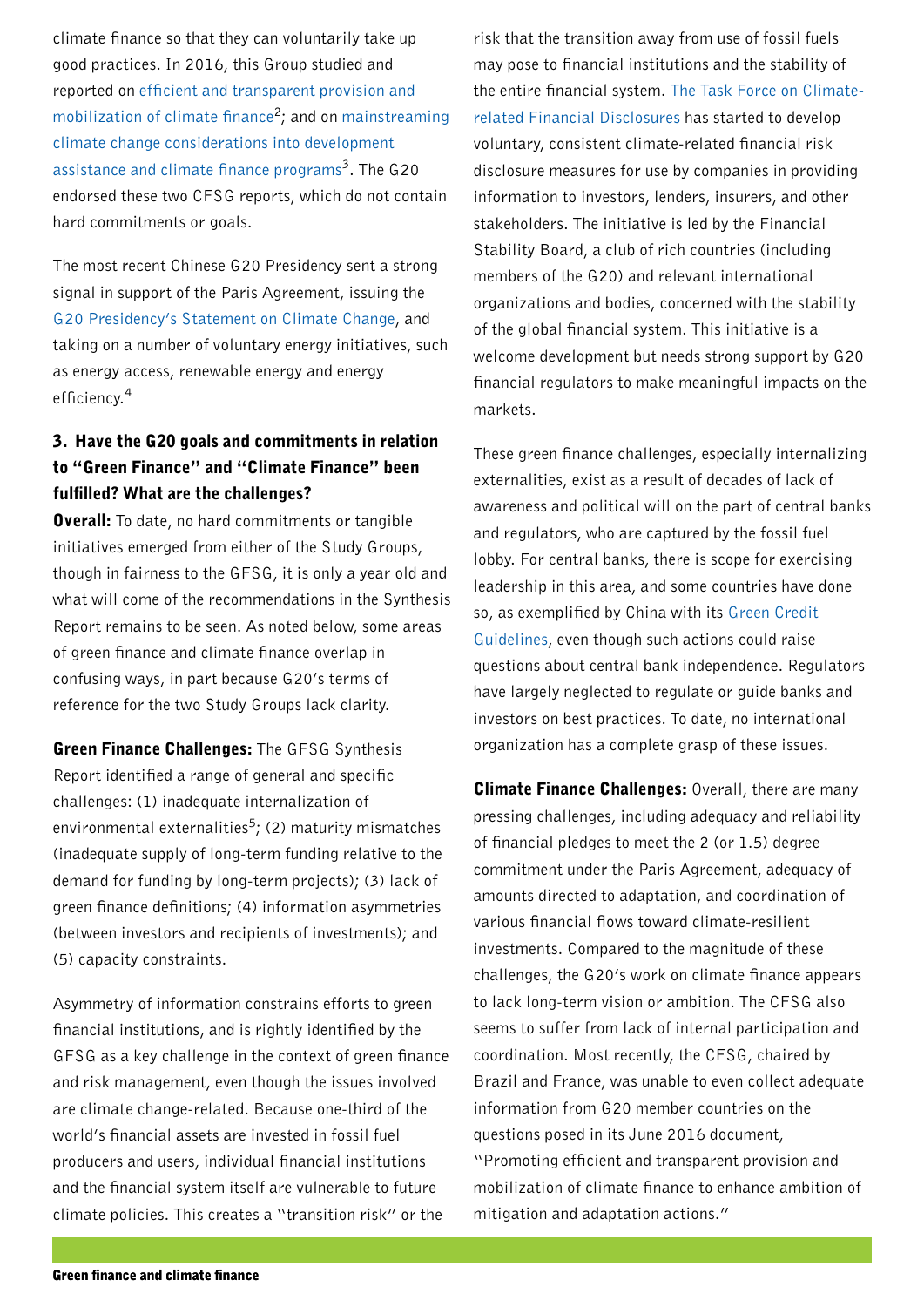There is a significant coordination issue among climate funds, multilateral development banks and bilateral assistance. The CFSG's most recent work on Mainstreaming Climate Change Considerations into Development Assistance and Climate Finance Programs does not go far enough to ensure the coordination needed to maximize sustainable development and climate co-benefits. Multilateral development banks lack the leadership to shift their portfolios more decisively from fossil fuels to renewables as well as the comprehensive principles and assessment tools to enable a holistic assessment of climate impacts and climate co-benefits. In addition, while the G20 focuses on the public finance dimension of climate finance, a significant coordination challenge exists with much desired leveraging of private sector participation in climate finance.



In their provision of climate finance, governments should employ criteria for leveraging private investment. For instance, any failure by private investors to internalize externalities means failure to price or tax the cost of carbon pollution (for example, according to the Rio de Janeiro «polluter-pays» principle). The investment management firm, [Blackrock](https://www.blackrock.com/corporate/en-mx/literature/whitepaper/bii-pricing-climate-risk-international.pdf), and many other financial actors believe putting a price on carbon will help scale up climate investments. Some 40 countries and more than 20 jurisdictions already use carbon pricing mechanisms. However, civil society organizations (CSOs) argue that carbon pricing should be considered a transitionary measure – see Section 5 below – and that a carbon price establishes other externalities and unintended outcomes.

#### 4. What is the desired future direction of the G20 with respect to "green finance" and "climate finance"?

**Overall:** In order to carry through with the stated objectives and findings of the GFSG and CFSG, the G20 should prioritize green and low carbon development in each of its work streams. As a matter of priority, sending such policy signals to G20's work on infrastructure investment would enhance the G20's policy coherence. Without mainstreaming sustainability and green/climate content in the infrastructure investment work stream, the G20 not only fails to demonstrate its credibility in this area, but it also raises questions about its very commitment to support the Paris Agreement.

In terms of the challenges described in Section 3 above, some are addressed by various international organizations, but organizations such as the World Bank Group have a long way to go in terms of greening their own portfolios. The G20 countries, as significant shareholders of these institutions, are in a position to exercise their leverage to ensure a level playing field and consistency of approaches by various actors. Given the overlapping challenges shared by green finance and climate finance – for example, the lack of universally accepted definitions – the G20 should also promote consistency and complementarity of the two approaches.

Furthermore, in view of the overlapping nature of green finance and climate finance, the G20 should revisit the terms of reference of the two Study Groups, in order to avoid creating similar work areas with potentially different results, and confusing stakeholders. This task should be carried out with a view to instilling a sense of urgency and ambition in the CFSG in particular.

**Green Finance:** The wider issues around the financial system reforms that the G20 must undertake to protect the world from another devastating financial crisis should be taken up by the G20 central bankers and finance ministers. Meanwhile the GFSG should move toward promoting the implementation of its recommendations.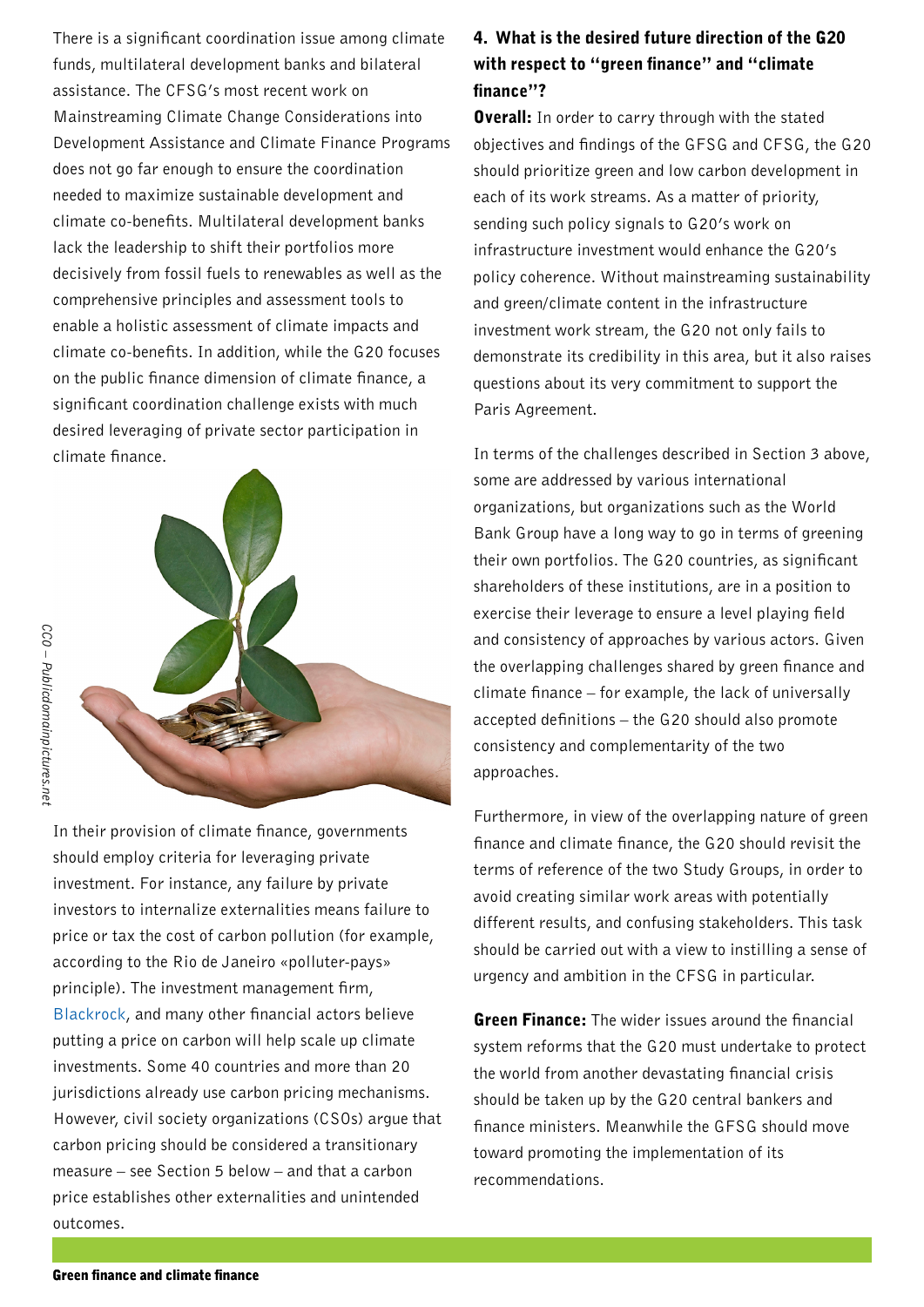**Climate Finance:** If the CFSG wants to provide adequate support to the UNFCCC, it should ensure the participation of all G20 members in meeting the requirements of the UNFCCC rules, including national ownership and mandatory developed-country led provision of resources to meet the challenges of climate change.

Furthermore, the G20 should continue to encourage all developed countries to abide by the Paris Agreement. Specifically, the Agreement requires that "developed country Parties shall provide transparent and consistent information on support for developing country Parties provided and mobilized through public interventions biennially in accordance with the modalities, procedures and guidelines to be adopted by the Conference of the Parties." (Article 9, para. 7.) In addition, the G20 should ensure that trade agreements and intellectual property rules support the mandate of the Technology Mechanism as designated by the Paris Agreement: "A technology framework is hereby established to provide overarching guidance to the work of the Technology Mechanism in promoting and facilitating enhanced action on technology development and transfer in order to support the implementation of this Agreement." (Article 10, para 4.)

### 5. What do business and civil society groups expect from the G20 on "green finance" and "climate finance"?

**Business 20 (B20) on green finance: Businesses** welcome the manner in which green finance can blaze a new path for global economic growth. Specifically, they expect the G20 to facilitate the development of green financing and investment markets by:

- Designing incentives for, and lowering financial costs of, green investments
- Establishing green standards and encouraging disclosure and reporting on the impact of investments
- Building institutional capacity and knowledge through a G20 international platform
- Encouraging or rewarding financial institutions that take actions to measure climate, environmental, and social risks

Civil 20 (C20) on green finance: CSOs are critical of the voluntary nature of GFSG recommendations. In addition, CSOs highlight new dimensions of risk management that pertain to both green finance and climate finance, namely the climate-risk disclosure of financial investments (described above in Section 3).



CC0 - Pixabay.con *CC0 – Pixabay.com*

C20 on climate finance: CSOs have taken the G20 to task for their lack of commitment for a significant scaling-up of climate finance post-2020, and a clear time-table to reach the pledge of at least \$100 billion **per year** by 2020. CSOs urge the G20 to speak out in favor of meeting climate finance pledges and to act on another 2009 pledge made at the U.S. G20 Summit in Pittsburgh to eliminate all fossil fuel subsidies. CSOs also warn that carbon pricing should be a transitional strategy, since it lacks the power to ensure a decisive shift to low- or no-carbon alternatives and, in the absence of supports, could put an undue burden on lowincome people (instead of de-incentivizing the highest commercial polluters for which a carbon tax might be more appropriate). Furthermore, such pricing should take into account the cost of carbon to society as a whole, and not just for major economic actors. The Chinese G20 Summit Communiqué and G20 Energy Ministers' Communiqué call for diversification of energy sources and strongly endorse an expansion in the use of natural gas. Therefore, UNFCCC leadership on this issue is crucial.